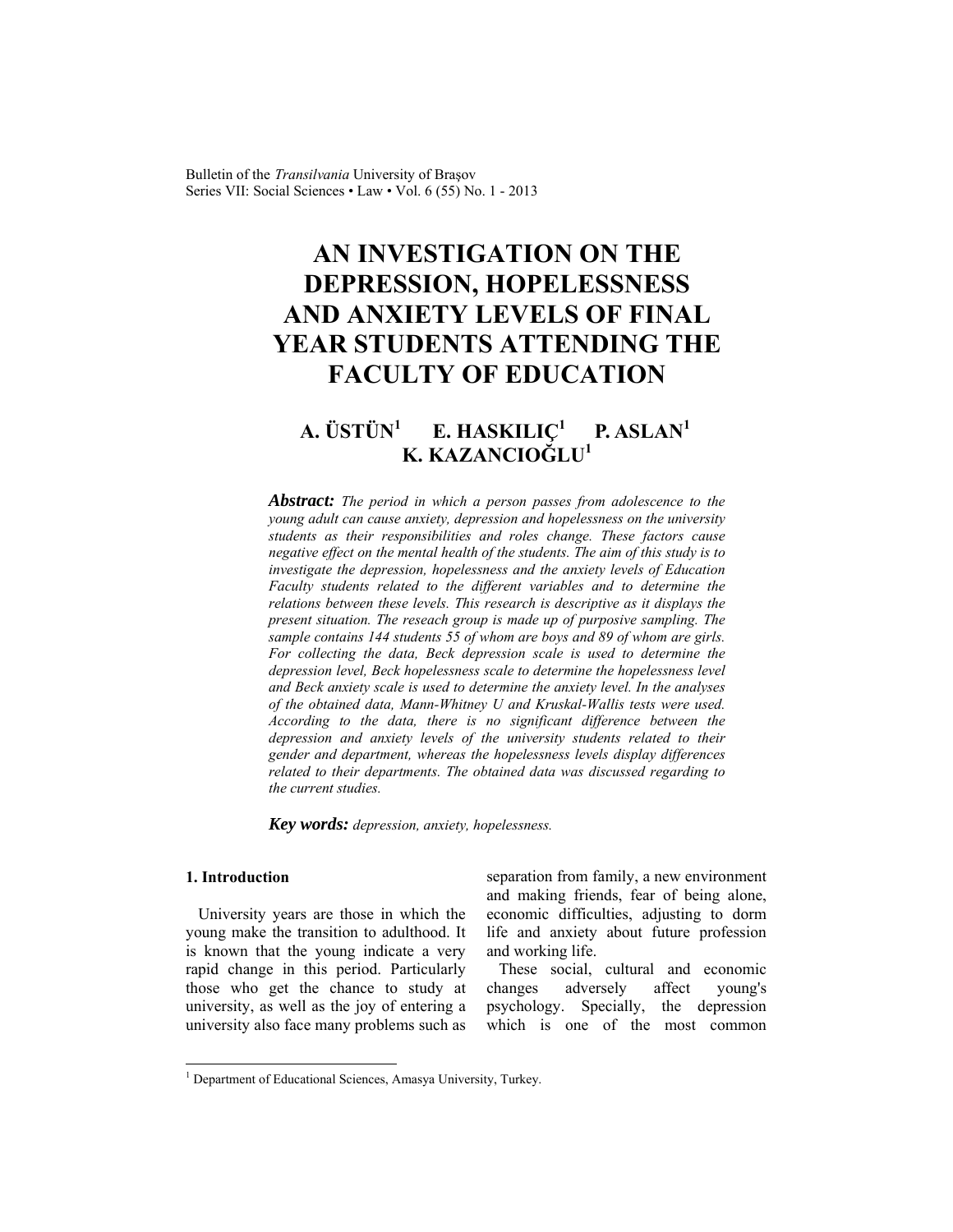syndromes adversely may affect the university population.

The various studies found that 17-23% of the population suffered from depression and 45% of students admitted to the university counselling centres suffered from depression [10]. Mergen et. al. [9]: 39.4% (n:110) students of all show depressive syndromes in university and from these students 35.5% students are boys, 64.5% students are girls. Depression and anxiety effect individual life, concerning academic achievement, social relations and individual factors. Al-Qaisy [1] showed that girls have depression symptoms twice frequent comparing to boy students, moreover there is a positive relation between anxiety and academic achievement but there is a negative relation between depression and academic achievement.

One of the main reasons which gets university students into depression is KPSS exam and uncertainties in the education system in Turkey. The preservice teachers, who prepare this exam in the final year even from the third class, are anxious about being successful in this examination and about being assigned as well as the rush to finish school. In our country, students who study at university became a university student after a challenging marathon. Their anxiety isn't stopped by being university student, they face the completion of education and fear of the future.

Their graduation is the beginning of business life or unemployment days. Fear of unemployment, various responsibilities and the exams which are the first step in starting the profession are considered as some of the factors that cause anxiety. In general, anxiety is examined with issues of stress and depression in terms of causeeffect relationship. Anxiety is a very common symptom in depression. Increase of anxiety leads person not to make a decision and not knowing what to do about his/her future and lead him/her to have unreasonable fears such as assuming that something bad will happen. Considering this aspect, for preservice teachers, KPSS exam is in the centre of learning experiences in the final year. Hence, it is extremely important to identify students' anxiety regarding this exam, that is the key position in assignments of teachers, in order to explain the behaviour patterns in this respect.

In this study, it is aimed to examine levels of depression, anxiety, and hopelessness of final year students of Amasya University - Faculty of Education according to gender and departments. The scope of this research is to answer the following questions:

1) Do the depression levels of students show a significant difference according to their gender?

2) Is there a significant difference in depression levels of students according to their departments?

3) Do the anxiety levels of students show a significant difference according to their gender?

4) Is there a significant difference in anxiety levels of students according to their departments?

5) Do the hopelessness levels of students show a significant difference according to their gender?

6) Is there a significant difference in hopelessness levels of students according to their departments?

## **2. Methodology**

The population of this descriptive study, carried out to identify depression, anxiety and hopelessness levels of Final year students of the Faculty of Education, are the students of the Faculty of Education of universities in Turkey. In terms of the accessibility the study group consists of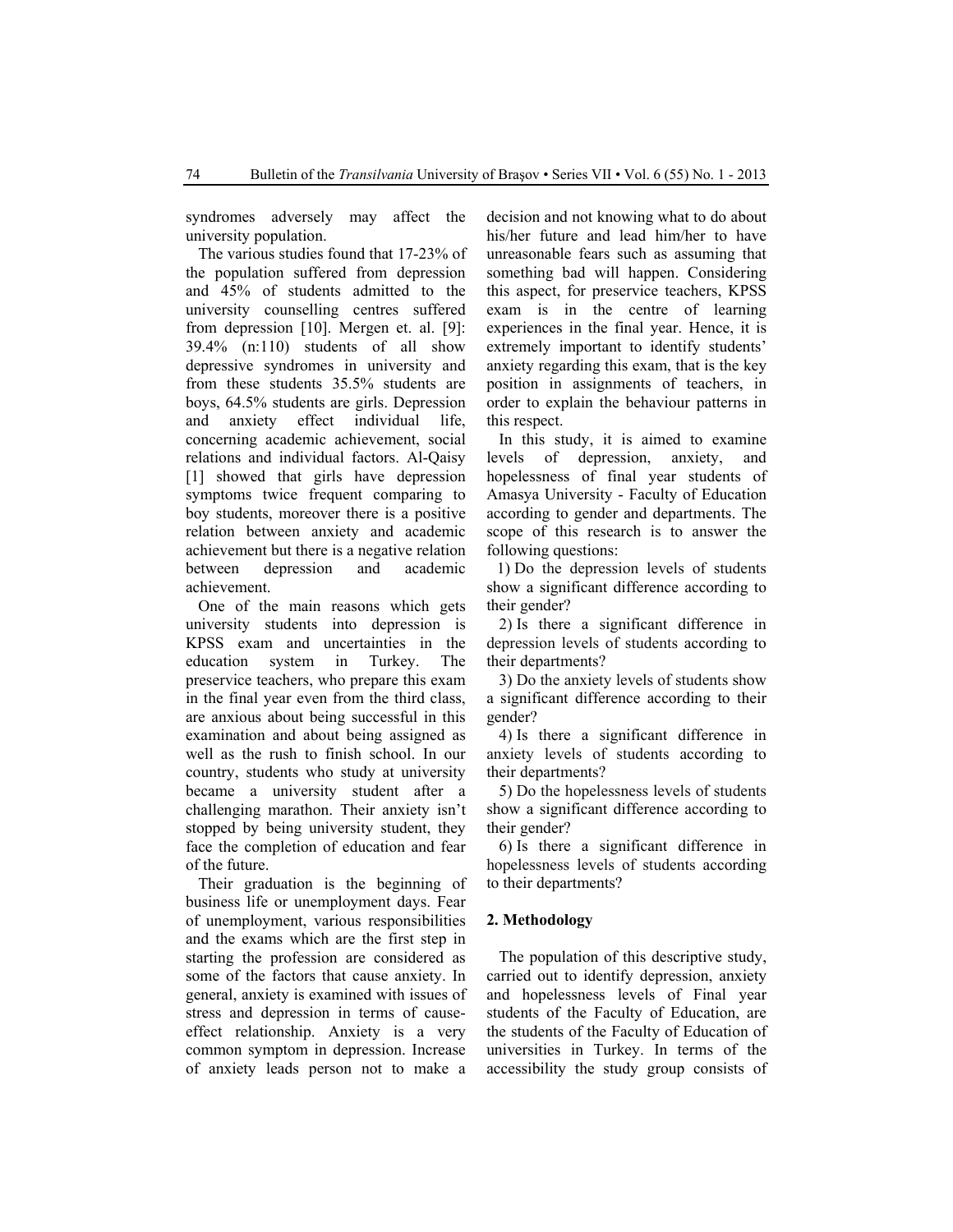145 voluntary students who study in the final classes of Preschool Education, Primary Education, Elementary Mathematics Education, and Science Education Departments of Amasya University – Faculty of Education.

## **2.1. The Data Collection**

The data were obtained by using The Beck Hopelessness Scale (BHS) , the Beck Anxiety Inventory (BAI) and the Beck Depression Inventory (BDI) that were applied to students who study in the final classes of Preschool Education, Primary Education, Elementary Mathematics Education, and Science Education Departments between 23 and 30 December in 2012.

## **2.2 Instruments**

The Beck Depression Inventory (BDI) [2] was developed to measure behavioural findings in depression of adolescents and adults by Beck and his friends in 1961. Turkish adaptation of the scale was developed by Tegin and Hisli [8]. It measures the somatic, emotional, cognitive, and motivational symptoms developed in depression. The aim of the scale is not to diagnose depression, but is to objectively determine the severity of depressive symptoms. It is a self-rating scale. It can be applied to adolescents and adults over the age of 15. There is no time limit. It can be answered about 10-15 minutes. It includes 21 categories of symptoms: mood, pessimism, sense of failure, lack of satisfaction, guilt feelings, sense of punishment, self-hate, self-accusation, selfpunitive wishes, crying spells, irritability, social withdrawal, indecisiveness, body image, work inhibition, sleep disturbances, fatigability, loss of appetite, weight loss, somatic preoccupation and loss of libido [8], [3].

The Beck Hopelessness Scale was developed by A. T. Beck, D. Lester and L. Trexler in 1974. It was adapted to Turkish by Seber (1991) and Durak (1993) [6], [7]. It measures individual's negative expectations about the future. It is a selfrating scale. The group practice can be made. It is applied to adults and adolescents. There is no time limit. This scale consists of 20 items and is scored between a range of 0–1. It is a questionnaire. Beck and his friends have benefited from two stages in the development of the scale: 1. Test of attitude toward the future and 2. Pessimistic statements about the future made by psychiatric patients who were previously rated by clinicians. These expressions obtained from two sources were examined by clinicians and were applied to non-patient, non-depressed samples. Considering the obtained information they gave the final shape by working on the scale.

The Beck Anxiety scale (BAI) was developed by A. T. Beck, N. Epstein, G. Brown and R. A. Steer in 1988. It was adapted to Turkish by Ulusoy, Şahin ve Erkmen [12]. It determines the frequency of anxiety symptoms experienced by the individual. It is a self-rating scale. It is applied to adults and adolescent. There is no time limit. This scale consists of 21 items and is scored between a range of 0– 3. It is a questionnaire.

### **2.3. Data Analysis**

The data analysis was performed using SPSS 18.0 software package. Since the scores obtained by study group from the scales don't show a normal distribution, non-parametric tests were used. Thus, Mann-Whitney U test was used to analyze whether university student's anxiety, depression and hopelessness levels differ significantly according to gender. Kruskal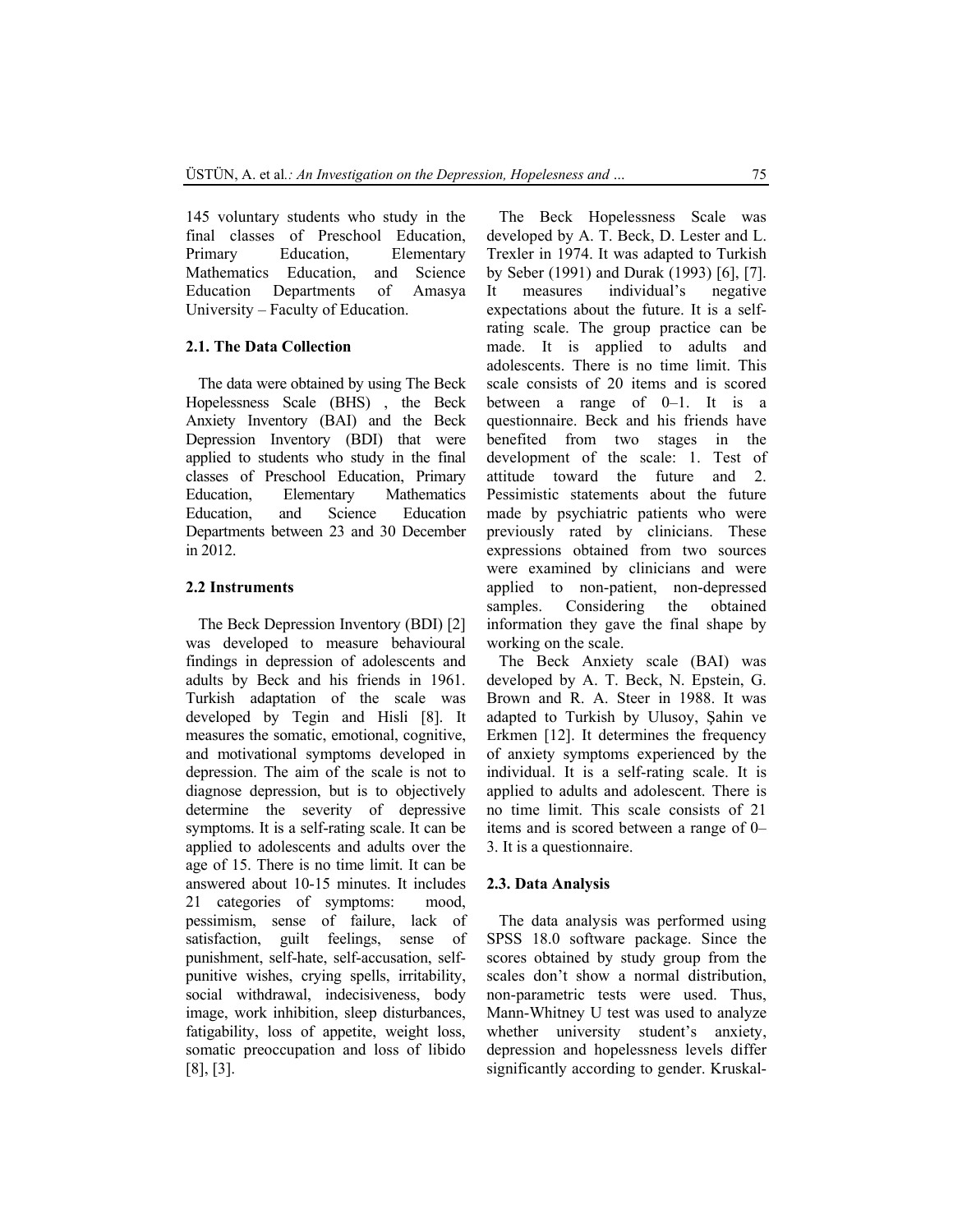Wallis H test was used to analyze whether university student's anxiety, depression and hopelessness levels differ significantly according to their departments. The results obtained from analysis are summarized in the finding section.

## **3. Findings**

# **3.1. Depression Levels of University Students According to Several Variables**

Table 1 *Depression Levels of University Students According to Gender*

| Average<br>of row  | Sum of<br>Row | U       | Р   |  |
|--------------------|---------------|---------|-----|--|
| Feminine (N=89)    |               |         |     |  |
| 71.47              | 6360.50       |         |     |  |
| Masculine $(N=55)$ |               | 2355.50 | .70 |  |
| 74.17              | 4079.50       |         |     |  |

 While examining the depression levels of university students, it is found that there wasn't a significant difference between male and female students according to gender (U=2355.500, p>.05).

Table 2 *Depression Levels of University Students According to their Departments*

| Department            | N  | Avera | $\mathbf{X}^{\mathbf{z}}$ | P    |
|-----------------------|----|-------|---------------------------|------|
|                       |    | ge    |                           |      |
| Preschool             | 30 | 74.57 | 5.05                      | .282 |
| Mathematics           | 30 | 73.77 |                           |      |
| Science               | 30 | 85.78 |                           |      |
| Turkish               | 26 | 66.58 |                           |      |
| <b>Social Studies</b> | 29 | 63.12 |                           |      |

While examining the depression levels of university students, there wasn't a significant difference according to their departments:

$$
X^{2} = 5.5, p > .05 \quad (1)
$$
  
(sd=4, n=145)

# **3.2. Anxiety Levels of Students According to Several Variables**

Table 3

*Anxiety Levels of University Students According to Gender*

| Average<br>of row  | Sum of<br>Row | Н       |     |  |
|--------------------|---------------|---------|-----|--|
| Feminine (N=89)    |               |         |     |  |
| 72.78              | 6550.50       |         |     |  |
| Masculine $(N=55)$ |               | 2455.50 | .93 |  |
| 73.35              | 4034.50       |         |     |  |

 While examining the anxiety levels of university students, it was found that there wasn't a significant difference according to gender (U=2455.500, p>.05).

Table 4

*Anxiety Levels of University Students According to their Departments*

| <b>Department</b>     | N  | Avera<br>ge | Y    | P    |
|-----------------------|----|-------------|------|------|
| Preschool             | 30 | 65.09       | 3.90 | .419 |
| Mathematics           | 30 | 81.55       |      |      |
| Science               | 30 | 80.21       |      |      |
| Turkish               | 26 | 65.25       |      |      |
| <b>Social Studies</b> | 29 | 71 08       |      |      |

While examining whether the anxiety levels of students show a significant difference according to their departments, it is found that there wasn't a significant difference according to their departments:  $\mathcal{D}$ 

$$
X^2 = 3.905, p > 0.05 \tag{2}
$$

# **3.3. Hopelessness Levels of Students According to Several Variables**

As hopelessness levels of university students can be seen in the table below, they don't show a significant different according to gender (U=2311.000,  $p > .05$ ).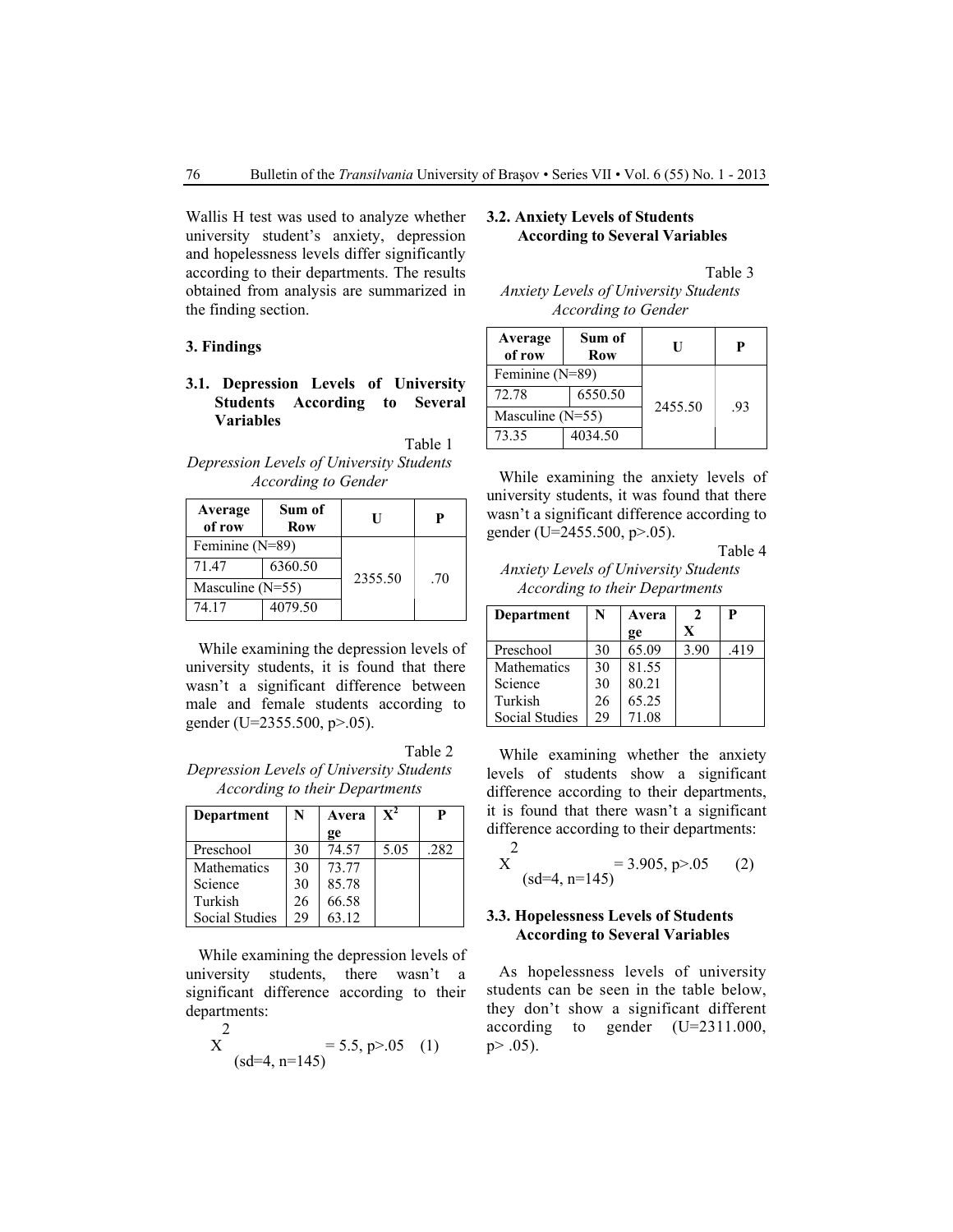Table 5 *Hopelessness Levels of Students According to Gender*

| Average<br>of row  | Sum of<br>Row | U       | P   |
|--------------------|---------------|---------|-----|
| Feminine (N=89)    |               |         |     |
| 73.24              | 6445.00       | 2311.00 | -64 |
| Masculine $(N=55)$ |               |         |     |
| 70.02              | 3851.00       |         |     |

Table 6

*Hopelessness Levels of University Students According to their Departments*

| <b>Department</b> | N  | Avera |      | P    |
|-------------------|----|-------|------|------|
|                   |    | ge    | X    |      |
| Preschool         | 30 | 77 42 | 9.95 | .041 |
| Mathematics       | 30 | 63.50 |      |      |
| Science           | 30 | 62.22 |      |      |
| Turkish           | 26 | 65.73 |      |      |
| Social Studies    | 29 | 90.34 |      |      |

*Significant Differences: Science - Social Studies, Mathematics- Social Studies, Turkish-Social Studies* 

While examining the hopelessness levels of university students, there was a significant difference according to their departments:

$$
X^{2} = 9.950, p<0.05
$$
 (3)  
(sd=4, n=145)

According to the Mann-Whitney U tests, it is found that there is a significant difference between the student groups from 'Science – Social Studies, Mathematics - Social Studies, Turkish - Social Studies'. Given as averages of row, students from Social Studies department have higher levels of hopelessness than students from Science, Mathematics, Turkish departments.

#### **4. Discussions and conclusion**

As in many developing societies, in our society, for many individuals, transition from high school to higher education constitutes an important aspect of the

process of transition to adulthood. During the transition university students experience a sense of grow, spend more time with their peers, find the opportunity to review values and ways of different lifestyle and take away from family supervision, and also experience more sense of freedom. However, the positive implications of the educational process as well, There is also a number of negative repercussions.

The university education include a period in which social relationships and loyalties are weaker, covers of and it is focused on the processes of evaluation and success. The changes such as adjustment to a new environment, romantic relationships, separation from family, efforts to keep up with the university environment may adversely affect an individual's life. These negative effects mentioned can cause some problems such as depression, anxiety, and hopelessness.

Cunningham [4] found that emotional problems are going on from adolescence to adulthood. Moreover this situation is shown on girls twice higher than on boys. Recently as a result of work performed by "The American College Health Association" on more than 90,000 students in 177 campuses, it is determined that senses of hopelessness, excessive workload, mental fatigue, unhappiness and depression are so widely prevalent [14].

In our society, The Public Personnel Selection Examination (KPSS) puts an excessive pressure on university students in the final year and causes the problems such as mental fatigue, hopelessness, depression. DeLisle [5], found that stress affects on hopelessness level. In this study it is indented to determine stress, depression, hopelessness and anxiety levels of last-year students of Amasya University – Faculty of Education.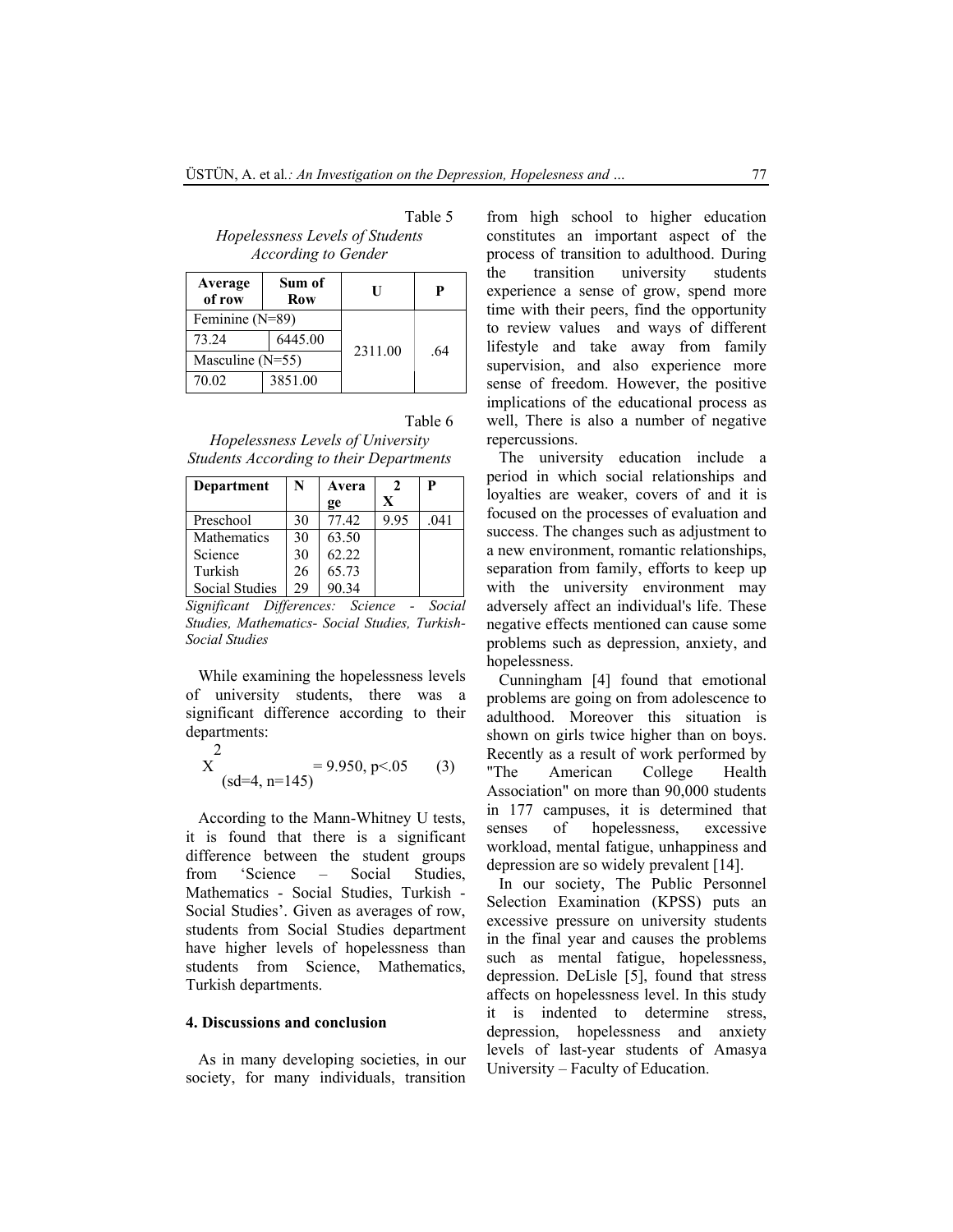According to the results of BDI, while examining the depression levels of university students, it is found that there wasn't a significant difference between male and female students according to gender (U=2355.500, p>.05). The total average score of BDI in the study was found as 14.69. Our findings were very close to the results of Özdel and his friends  $(12.80 \pm 7.19)$ . The results of this study show similarity those of the study (13.9) carried out in Middle East Technical University (METU). The average score of BDI Students of the United States of America is reported as 7.6 [11]. However, in studies with BDI carried out at various universities in Turkey depressions rates ranging from 13.8-69% were found in the levels of depressive syndromes [11].

The depression levels of students of Sivas Cumhuriyet University were found as 34.7%. The rate of this study carried out in Gulhane Military Medical Academy (GMMA) was 35.4%. The rate found in this study was higher than the results of METU and that of study carried out by Özdel and his friends [11]. There may be too many variables affecting the differentiation of these rates such as place of residence, social status, characteristics of the university and individual factors.

While examining the depression levels of university students, there wasn't a significant difference according to their departments:

$$
X^2 = 5.05, p > .05
$$
 (4)  
(sd=4, n=145)

 While examining the average of depression levels according to departments, depression levels of students from Science education were 85.78 so it is found that they varied from the others departments. It could be propounded that this differentiation is due to the high assignment scores for the department of teachers' education. While examining whether the anxiety levels of university students show a significant difference according to their departments, it is found that there wasn't a significant difference according to their departments:

$$
X^{2} = 3.905, p > .05
$$
 (5)  
(sd=4, n=145)

In the result of this study, the average of anxiety levels of university students were found as 13.99. In the study carried out by Temur [13] and his friends, anxiety levels of final year students were found as  $p<0.05$ according to their departments. It is considered that this difference results from using of different anxiety scales, carrying out the studies in different places, presenting different economic and cultural conditions of individuals included in the study group and realising the studies in different departments. Once more, the average of anxiety levels of female students was 73.24, while that of male student was 70.02.

According to BHS hopelessness levels of university students can be seen in the table above, they don't show a significant different according to gender. U=2311.000,  $p$ > .05. While examining the hopelessness levels of university students, there was a significant difference according to their departments:

$$
X^2 = 9.950, p < .05
$$
 (sd=4, n=145) (6)

 According to the Mann-Whitney U tests, it is found that there is a significant difference between the student groups from ''Science – Social Studies, Mathematics - Social Studies, Turkish - Social Studies''. Given as averages of row, students from Social Studies department have higher levels of hopelessness than students from Science, Mathematics, Turkish departments. In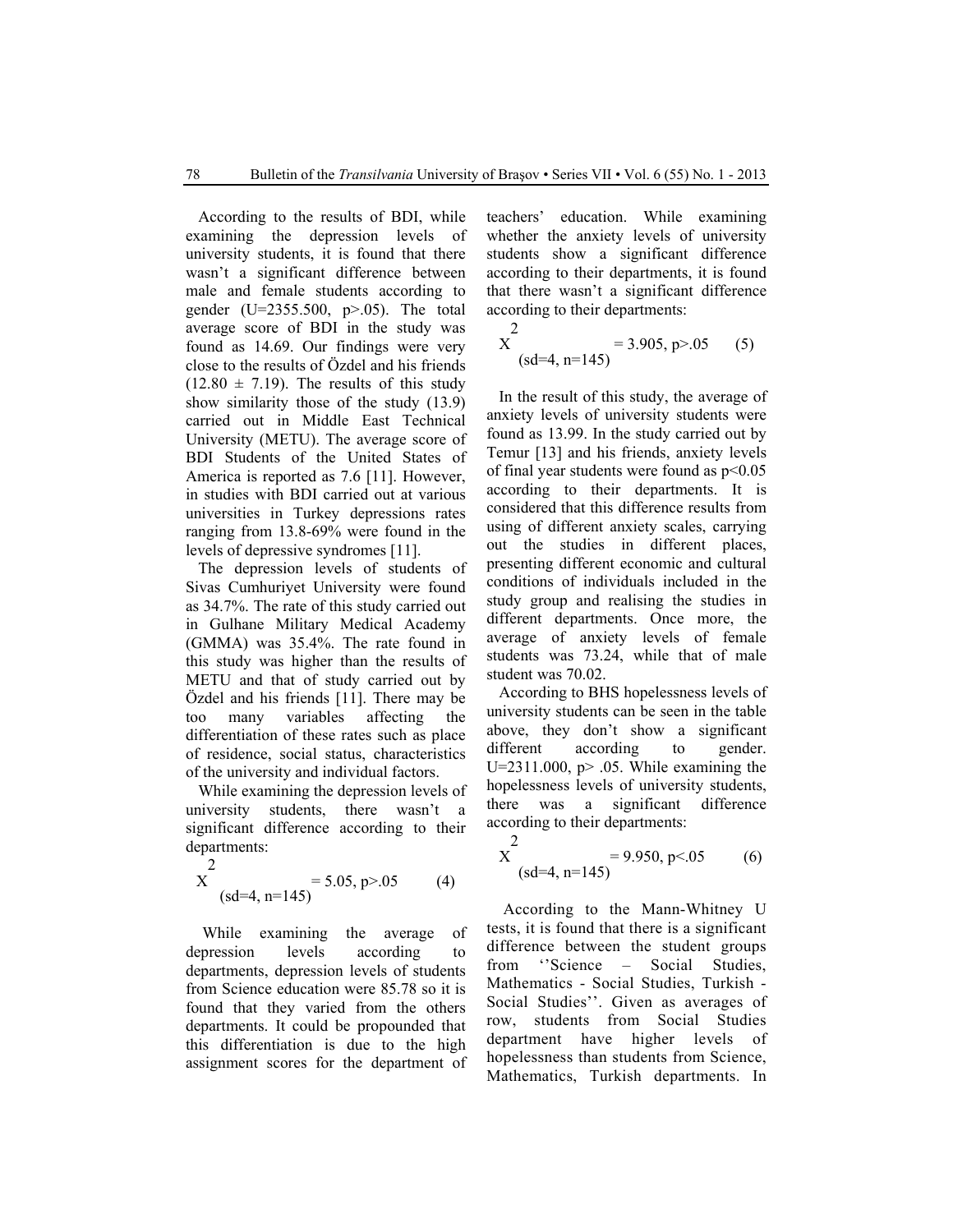the study which Şahin [12] hopelessness levels of students examined according to their divisions: the average of the hopelessness levels of students from preschool education were found as 5.21, the average of the hopelessness levels of students from social science education were found as 5.68, the average of the hopelessness levels of students from science education were found as 6.25 and the average of the hopelessness levels of students from Turkish education were found as 4.40.

For this study, when it is examined the hopelessness levels of university students according to their departments, the average of the hopelessness levels of students from preschool education were found as 10.13, the average of the hopelessness levels of students from social science education were found as 11.17, the average of the hopelessness levels of students from science education were found as 9.53 and the average of the hopelessness levels of students from Turkish education were found as 4,.40 and the average of the hopelessness levels of students from mathematics education were found as 9.53.

As it can be seen, as a result of applications made on the working group, it is observed that the hopelessness average scores obtained according to the department studied were higher. As the reasons for this result from that teacher assignments are getting difficult day by day, level of development of the province where the university is located is relatively low, social facilities owned by the province are fewer and these factors adversely affect the persons' selfefficacy beliefs and ways of selfperceptions.

Other information may be obtained from the address**:** ustunahmet05@hotmail.com.

# **References**

- 1. Al-Qaisy, L.M.: *The relation of depression and anxiety in academic achievement among group of university students.* In: International Journal of Psychology and Counselling **3** (2011) No.5, p. 96-100.
- 2. Beck, A., Word, C., Mendelson, M.: *An inventory for measuring depression.* In: Arch Gen Psychiatry, **4** (1961), p. 561-571.
- 3. Bumbery, W.: *Validation of the BDI in a university population using psychiatric estimate as the criterion*. In: J.Cons Clin Psychol **46** (1978), p. 150-155.
- 4. Cunningham, S.: *Anxiety, Deppression and Hopelessness in Adolescents: A Structural Equation Model.* In: Master Thesis, University of Calgary: Lethbrigde, Alberta, 2006.
- 5. DeLisle, M.M.: *Understanding the Relationship between Depression, Hopelessness, Psychache and Suicide Risk.* In: Phd Thesis, Queens University, Canada, 2007.
- 6. Doğan, O., Gülmez, H., Ketenoğlu, C.: *Ruhsal Bozuklukların Epidemiyolojisi*. Sivas. Dilek Matbaası, 1995.
- 7. Erol, N., Kılıç, C., Ulusoy, M*.*: *Türkiye Ruh Sağlığı Profili Raporu.* Ankara. Sağlık Bakanlığı Temel Sağlık Hizmetleri Genel Müdürlüğü, 1998.
- 8. Hisli, N.: *Beck Depresyon Envanterinin üniversite öğrencileri için geçerliği ve güvenirliği.* In: Psikoloji Dergisi **6** (1989), p. 3-13.
- 9. Mergen, H., Erdoğmuş-Mergen, B., Tan, Ş., Öngel, K.: *Evaluating The Depression and Related Factors Among the Students of the Faculty of Education at Celal Bayar University.* In: The New Journal of Medicine **25** (2008), p. 169-174.